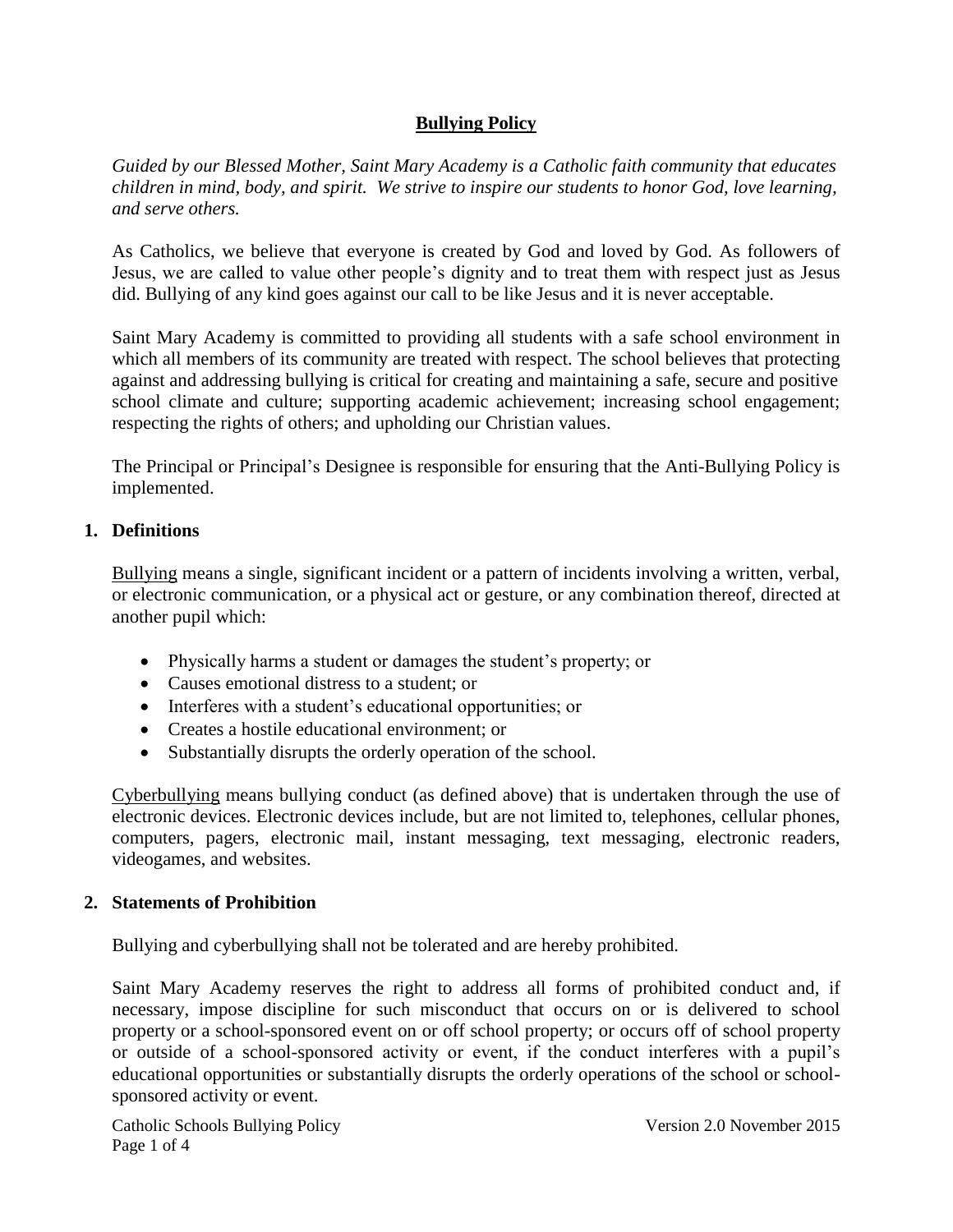False Reporting- A student found to have knowingly made a false accusation of bullying may face disciplinary or remedial action within the discretion of the principal or principal's designee.

Retaliation- The policy of Saint Mary Academy is to encourage individuals to report bullying and cooperate with investigations. As a result, individuals who make good faith reports of bullying will not be subject to retaliation for reporting bullying or assisting in a complaint investigation.<sup>1</sup> Anyone who believes that he/she has been subjected to retaliation for making a complaint of bullying or cooperating in connection with an investigation should report the matter to the school principal, his/her designee, or the Superintendent of Schools. Any student found to have engaged in retaliation against those described above shall be subject to disciplinary action.

# **3. Reporting Incidents of Bullying**

# a. Reporting During School Hours

# *Reporting by Students*-

Any student who believes that he/she has been the victim of bullying should report the act immediately to a teacher or to any other school employee.

Any student who has knowledge of or observes bullying of another student is encouraged to report the bullying to a teacher or to any other school employee. If a student is unsure whether an incident learned of or observed may constitute bullying, the incident should be discussed with a teacher or another school employee.

# *Reporting by Parents/Guardians and School Volunteers-*

Any parent, guardian, or school volunteer who suspects, has witnessed, received a report of, or has information that a student may have been subjected to bullying is encouraged to promptly report such incident to a teacher, a school employee, or the principal.

# *Reporting by School Employees-*

Any teacher, staff member, or school employee who suspects, has witnessed, received a report of, or has reliable information that a student has been subjected to bullying or suspected bullying as defined above shall promptly report such incident to the principal or principal's designee.

b. Reporting Outside of School Hours

 $\overline{\phantom{a}}$ 

<sup>&</sup>lt;sup>1</sup> However, if after investigating any complaint of bullying, the principal or principal's designee determines that the complaint is frivolous and was not made in good faith, or that a student has provided false information regarding the complaint, disciplinary action may be taken against the student who filed the false complaint or gave the false information.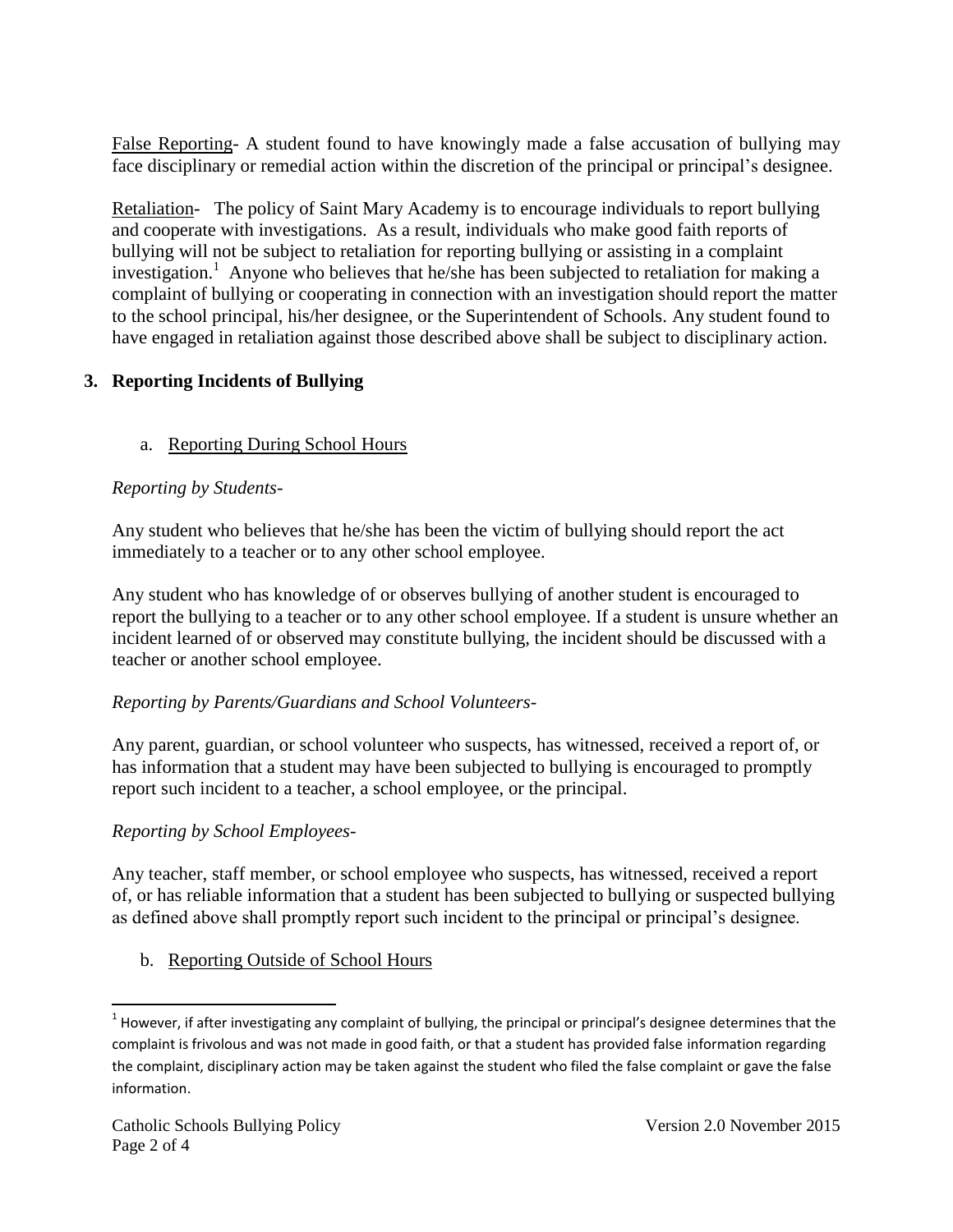The Diocese of Manchester has made available a phone number to be used by those who wish to report suspected incidents of bullying outside of school hours. The phone number is (603) 663- 0178. Reports made by this method will be recorded and forwarded to the appropriate school the following school day. Reporters will be encouraged to provide their names, but anonymous reports will be accepted.

## **4. Response to Reports<sup>2</sup>**

#### **Investigation**

The principal or principal's designee shall promptly (within 2 school days) initiate an investigation into any report of bullying or suspected bullying.

#### Initial Notice to Parent/Guardian

The principal or principal's designee shall promptly (within 2 school days) notify the parents/guardians of the reported victim of bullying and the parents/ guardians of the reported perpetrator of bullying of the incident. Such notification may be made orally or in writing. A waiver of this notification may be granted by the Superintendent of Schools if such waiver is deemed to be in the best interest of the victim or perpetrator.

#### Timeline for Investigation

The investigation will be concluded within 5 school days. An extension may be granted by the Superintendent of Schools if necessary.

### Notification to Parent/Guardian Upon Completion of Investigation

Upon the conclusion of the investigation, the principal or principal's designee shall promptly report the findings of the investigation to the parents/ guardians of the reported victim of bullying and the parents/ guardians of the reported perpetrator of bullying. Such notification may be made orally or in writing. The notification must comply with school policy and rules of confidentiality.

### Written Record

A written record of any substantiated act of bullying shall be maintained by the school.

# **5. Disciplinary Action for Substantiated Bullying**

<sup>2&</sup>lt;br><sup>2</sup> If the report of bullying suggests that a crime may have been committed, notifications to appropriate civil authorities must made and the school will cooperate with any investigation by law enforcement. The school's investigation may be delayed should law enforcement become involved.